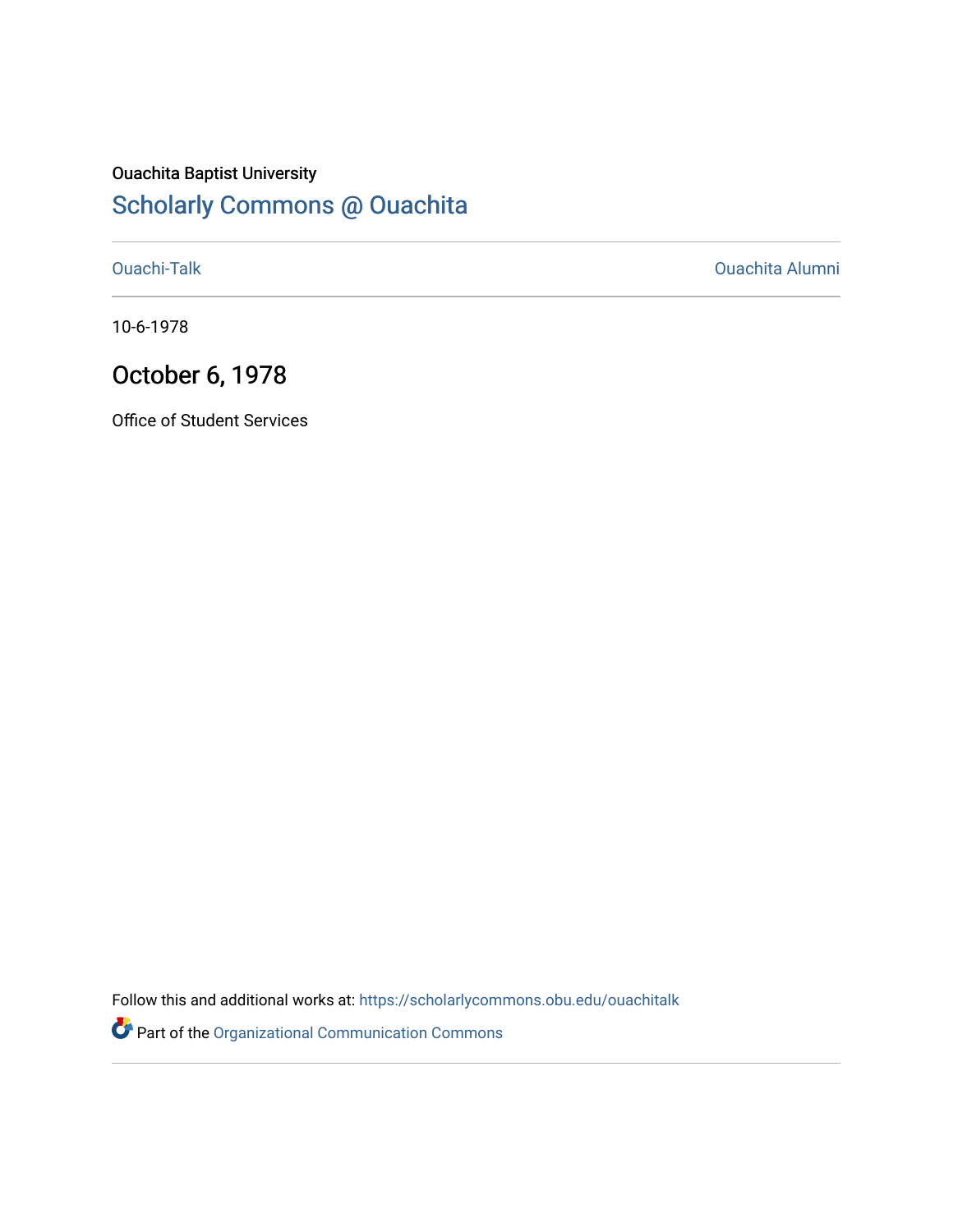OBU Art Department is sponsor**g** an exhibition of paintings and ings by Ted Barnes, an OBU duate, October 8-21, in Mabee Fine Arts Gallery. Reception for the artist will be Sunday, Oct. 8,  $1:30-3:00$  p.m. in the gallery.

If you have not turned in your name for the Freshman directory. please fill out the form in the Dean of Students Office by Monday noon.

\*\*\*\*\*\*\*\*\*\*\*\*\*\*\*\*\*\*\*\*\*\*\*\*\*\*\*\*\*\*\*\*\* IF YOU HAVE ITEMS TO BE INCLUDED IN THE OUACHITALK ·DURING THE SEM-ESTER, THEY MUST BE ENTERED IN THE DEAN OF STUDENTS OFFICE BY BOON OF THE TUESDAY OF THE PRIOR VEEK. ENTRIES MAY BE BY NOTE, LETTER, OR PHONE. \*\*\*\*\*\*\*\*\*\*\*\*\*\*\*\*\*\*\*\*\*\*\*\*\*\*\*\*\*\*\*\*\*

Ext 536

mation contact Elmer Goble,



The 1978 BSU Convention will be in Hot Springs, Ark. Friday,Oct. 6th through Oct. 8th. For more infor-





**TOHI** 

**WEEKLY NEWSLETTER TO THE OUACHITA BAPTIST IMIVERSITY FAMILY** 

**Dean of Students Fall 7** 

**Bulletin 6 Oct. 6th** 

 $\blacksquare$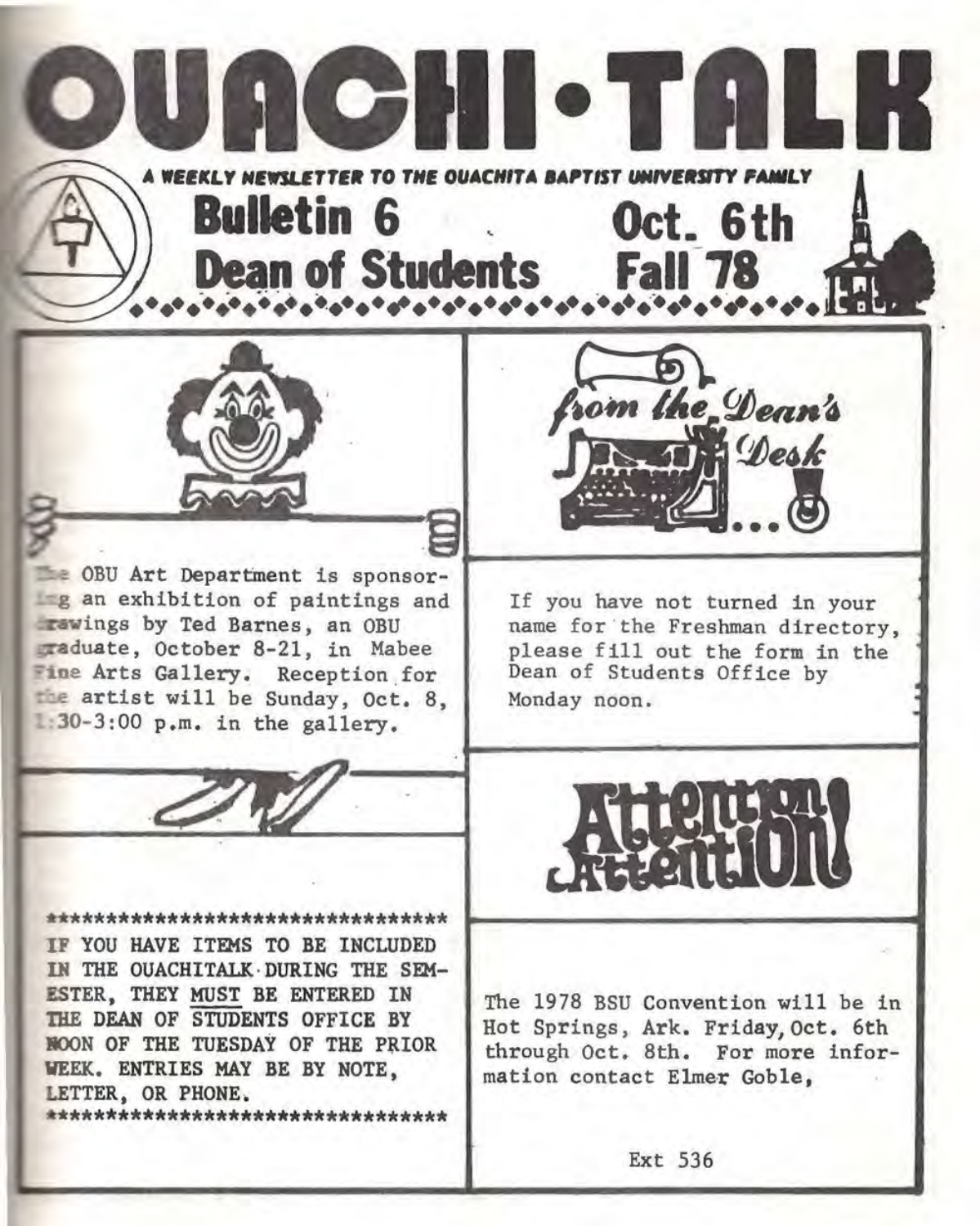

Monday

CHI DELTA, MCH 207, 6:00 p.m. EEE, MCH 204, 6:00 p.m. GAMMA PHI, BBB 126, 6:00 p.m. PI KAPPA ZETA, TM 128, 6:00 p.m . BETA BETA, Lile 104, 6:30 p.m. RHO SIGMA, Lile 204, 6:30 p.m. SIGMA ALPHA SIGMA, BBB 206, 6:30 BSU SUMMER MISSIONS, ESC Conf. Rm. 7:00 p.m.<br>PHI MU ALPHA, MFAC Choir Rm., 9 pm<sup>3</sup><br>BASS, BBB 127, 6:30 p.m. FELLOWSHIP OF CHRISTIAN MUSICIANS , 7:15a.m., 2nd & 4th Honday OSF STEERING COMMITTEE, BWPDR, 5  $PSAIMS - 7:30 p.m. Johnson Ra11$ Recital Hall MINISTERIAL ALLIANCE - Berry Chapel 7:30 p.m. FRESHMAN COUNCIL  $-6:00$  p.m. ESC Conference Room BIBLE STUDY LEADERS - 9:00 p.m. ESC Conference Room



STUDENT SENATE, MCH 207. 6:30 p.m.

BSU BIG BROTHERS & BIG SISTERS, BBB 128, 5:30 p.m. BSU IN AS MUCH, BBB 127, 5:30 p.m. AHEA, BWPDR, 5:30 p.m. SNEA, MCH 310, 6:00 p.m., 1st Tues of each month

## Wednesday

BASS CHORAL REHERSAL, 6:00 p.m. PRE LAW CLUB, MCH, 6:00 p.m. AWS JUDICIAL BORAD, BBB 128, 5:00<br>SELF, Lile 106, 8:00 p.m.<br>BLUE KEY, 12:00 Noon, BWPDR WEEKLY MEETINGS BLUE KEY, 12:00 Noon, BWPDR .... OSF, TM 208, 8:00 p.m. PANHELLENIC COMMITTEE, BBB 126, 5:0

### Thursday

PUPPET TEAM, BBB 126, 5:00 BSU EXECUTIVE COUNCIL, ESC Board Ita., 6;00 p.m. SAI, MFAC 303, 8:00 p.m.<br>PHI BETA LAMBDA, Lile 106, 5:30



SOPHOMORES: Have you thought about the cost of college lately? ARMY ROTC offers full tuition merit scholarships. Ask Major Pitts in Johnson Hall for details.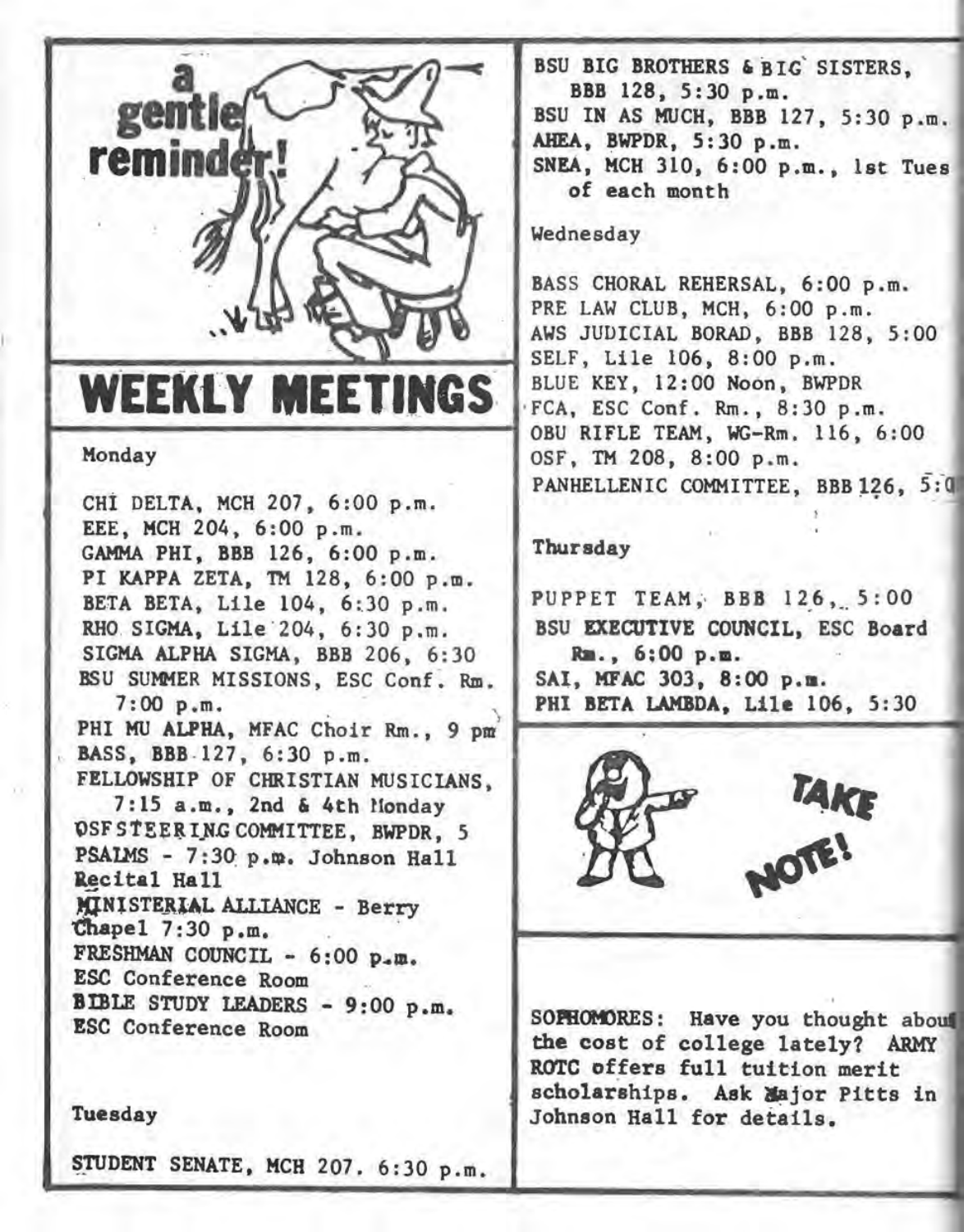| better<br><b>into</b><br>this<br><b>Up-Coming Events</b>                                                                                                                                                                                                                                           | -BSU Fall Convention, Hot Springs<br>-Ted Barnes Art Show Reception,<br>MFAC Gallery 1:30 p.m. - 3:00 p.m.<br>Monday, October 9th<br>-Ted Barnes Art Show, MFAC Gallery<br>9:00a.m.<br>-Allied Telephone Company, Lile<br>Faculty Lounge 8:30 a.m. - 4:00 p.m. |
|----------------------------------------------------------------------------------------------------------------------------------------------------------------------------------------------------------------------------------------------------------------------------------------------------|----------------------------------------------------------------------------------------------------------------------------------------------------------------------------------------------------------------------------------------------------------------|
| Helsy, October 6th<br>- Tp Week<br><b>Exclopment Luncheon &amp; Banquet,</b><br><b>Manquet Rooms</b><br><b>Esta Beta Cartoon Show, Mitchell</b><br>aditorium 8:00 p.m.<br><b>EU Fall Convention, Hot Springs</b><br>Social Club Presidents Meeting,<br>Woon, EWPDR<br>Mu Alpha Banquet, BWPDR 6:45 | Tuesday, 'October, 10th<br>-OBU Girls Volleyball: SAU There<br>6:30 p.m.<br>-Drama Production, Verser 8:00P.m.<br>-SELF Last Lecture: Dr. Petty,<br>Recital Hall 7:30 p.m.<br>-BSU Time Out, 8:00 p.m.<br>-Ted Barnes Art Show, MFAC Gallery<br>9:00a.m.       |
| <b>Eurday, October 7th</b>                                                                                                                                                                                                                                                                         | Wednesday, October 11th.                                                                                                                                                                                                                                       |
| <b>Wirp Week</b><br>- BU Football: SAU, Here<br>- In Delta Off Campus Activity<br>- SF Fall Luncheon, ESC Banquet<br>Mooms, Noon'<br>- ISU Fall Convention, Hot Springs                                                                                                                            | -Drama Production, Verser 8:00 p.m.,<br>-BSU Bible Study, BBB RM. 218<br>8:00 p.m.<br>-Ted Barnes Art Show, MFAC Gallery<br>9:00a.m.                                                                                                                           |
| <b>Farsity Tennis Match, SAU, Here</b><br>\$:30. a.m.<br>-OSF Meeting, ESC Conference Room<br>$10:30$ a.m.                                                                                                                                                                                         | Thursday, October 12th<br>-Pep Rally, Walton Gym 6:30 p.m.<br>-Board of Trustees Meeting, ESC<br>Board Room                                                                                                                                                    |
| aday, October 8th.                                                                                                                                                                                                                                                                                 | +BSU Bible Study, BBB Rm. 218<br>-Board of Trustees Luncheon, ESC                                                                                                                                                                                              |
| <b>Crest Artist: Peter Zazofsky</b><br>Molinist, MFAC Recital Hall<br>3:00 p.m.                                                                                                                                                                                                                    | <b>Banquet Room</b><br>-Girls Volleyball: UAPB Here 6:00<br>-Drama Production, Verser 8:00 p.m.<br>Six Weeks Grades Due                                                                                                                                        |